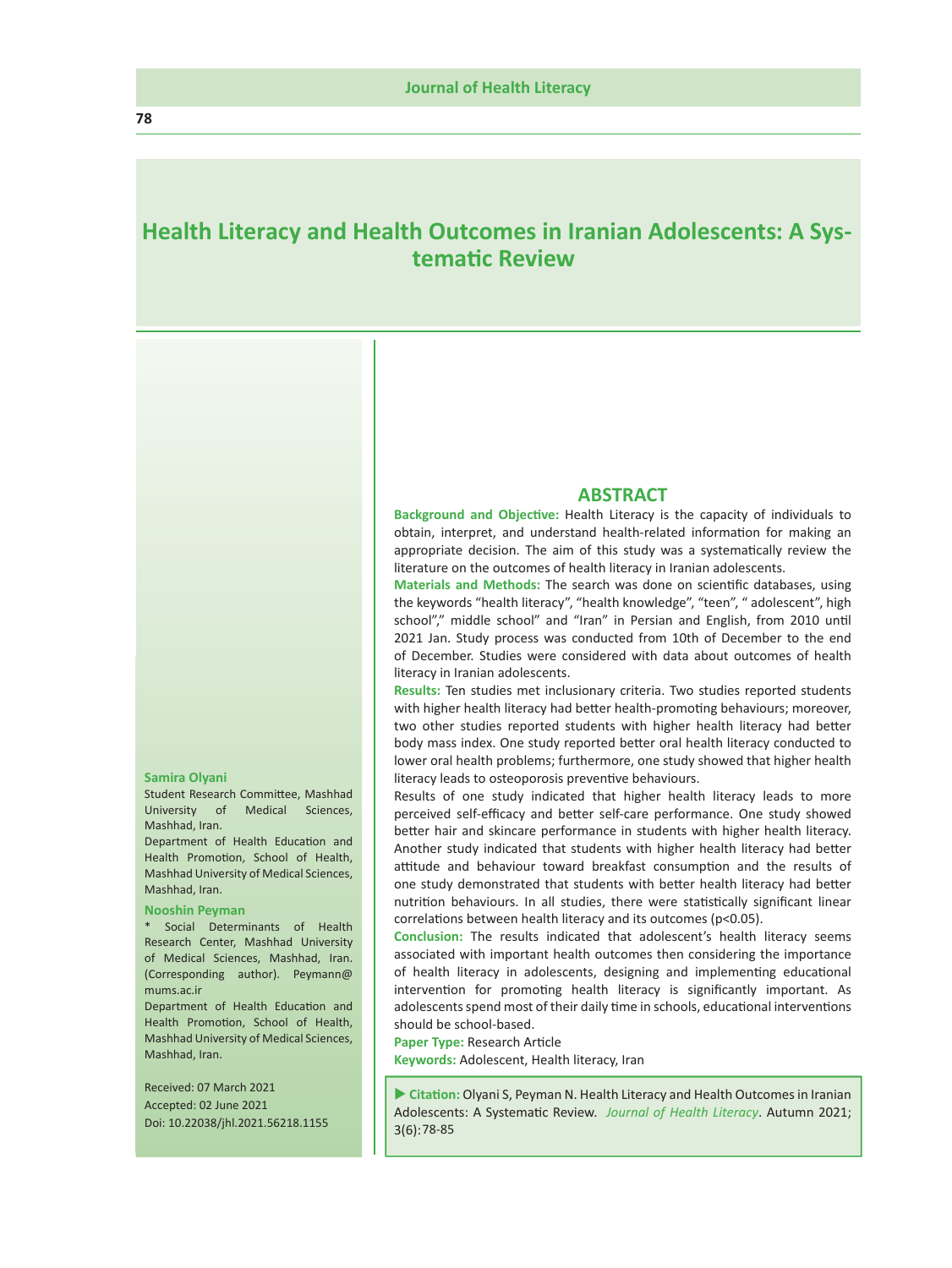## **Introduction**

Nowadays, health literacy has been proposed as a global issue. It is widely considered as one of the most significant determinants of health that should be given priority in the public health policy decisions(1). Health literacy has been defined as the ability of obtaining, processing and understanding the health-related information and services required for making the best decisions in health related situations(2). It includes skills for reading, listening, analysis, and decision-making in the context of health. Studies have shown that inadequate health literacy is correlated with undesirable health outcomes such as lack of health knowledge, poor physical and mental health performance, little control over chronic diseases, low medication adherence, high rates of hospitalization and massive healthcare costs(3, 4).

Although all age groups suffer from inadequate health literacy, addressing this matter for adolescents is of particular importance. Due to the rapid biological, mental and emotional changes, adolescence is a significant stage of life; furthermore, adolescence is a critical time for putting the foundations of good health status in adulthood. The knowledge and skills that adolescents gain in this period influence their decision-making and behavior in the future. Moreover, adolescents are considered as an important group in long term usage of the healthcare system. For following a lifelong healthy lifestyle, adolescents should gain adequate health literacy and increase their health skills(5).

Adolescents face inevitable challenges to their health containing increased levels of stress as well as sleep and eating problems (6, 7). Studies showed that inadequate health literacy in adolescents is correlated with unhealthy behaviors including: low level of physical activity, obesity(8), and high prevalence of other unhealthy

behaviors(9). More than half of the premature deaths and about one third of the disease burden among adults can be related with behaviors which have been occurred in or began from adolescence period.

Although adolescents appear to be healthy, mostly do behaviors and actions which contribute to disabilities or premature death in adulthood. This should be noted as an important public health issue that needs more attention(10).

Some studies indicated that Iranian adolescents encounter with serious health related problems such as cigarette and drug use(10), mental problems including depression, anxiety and stress(11), problems related to puberty and poor menstrual health and nutritional problems(12). On the other hand, high schools are the last stage for adolescents to take health literacy education in the Iranian educational system. According to an Iranian health literacy survey, more than 60% of adults had inadequate health literacy(13). Considering the significant role of adolescents in the future development of each country, having a high level of health literacy is vital. Although researchers have begun assessing health literacy levels in adolescents (14), assessing the outcomes of health literacy in adolescents is relatively new.

Then, the goal of the current review is to synthesize the existing research on the outcomes of health literacy in Iranian adolescents to inform future research on the role of health literacy in adolescent health decision-making.

To meet our goals, we will address the following research questions

- How health literacy was assessed?
- What type of health literacy was assessed?
- What are the outcomes of health literacy in adolescents?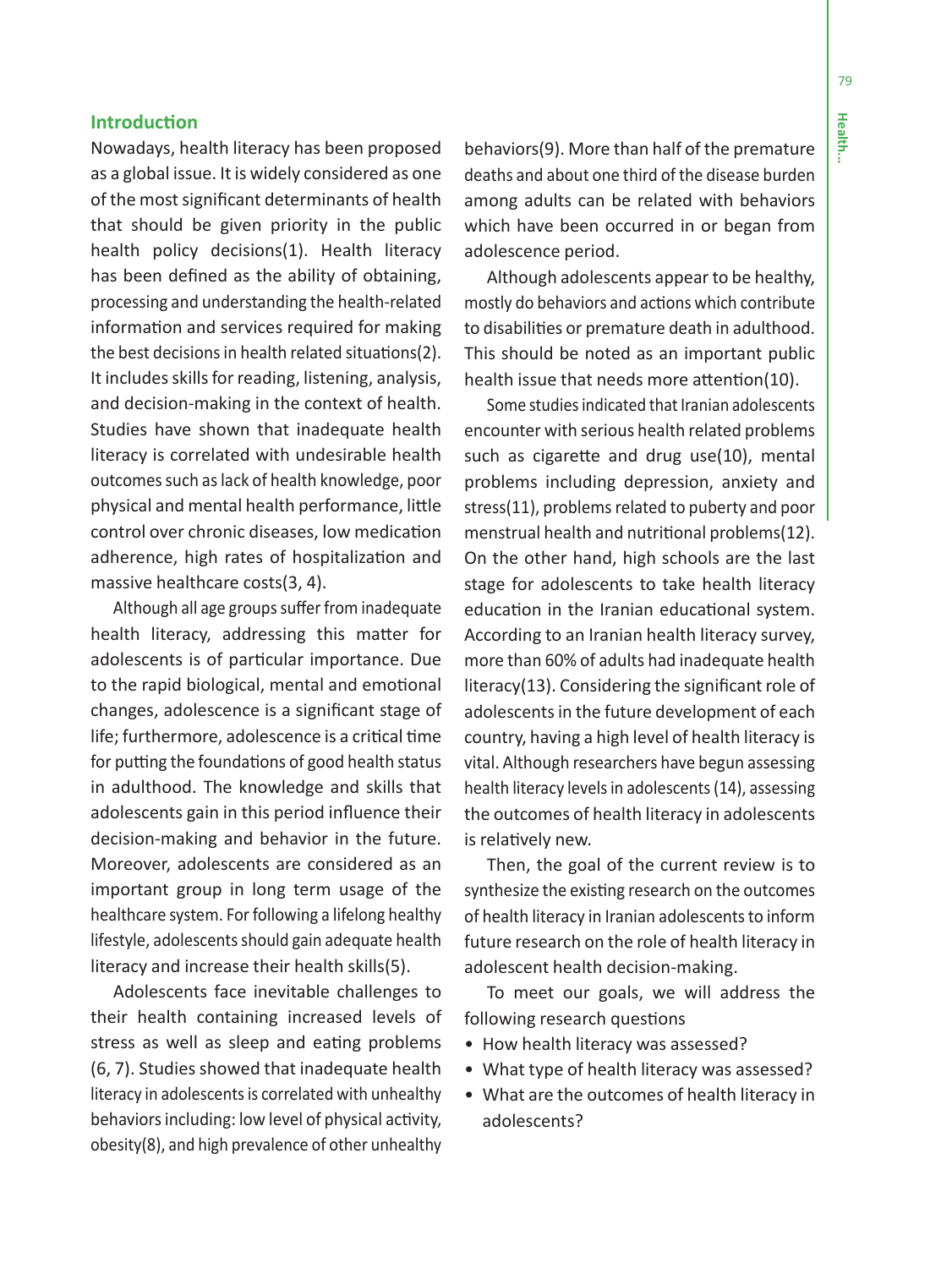It is obvious that by summarizing the obtained information, a better basis is provided for the knowledge of experts and decision makers in the field of adolescent's health literacy so that they can enjoy a better quality of life. This study aimed to retrieve and summarize the previous studies and was conducted in order to more accurately assess the outcomes of health literacy in Iranian adolescents in the form of a systematic review.

## **Method**

Researchers planned and conducted the systematic review according to the preferred reporting items for systematic reviews(15). Eligible studies were recognized using electronic data- bases such as Pub Med/MEDLINE, Scopus, Web of Science, Google Scholar, Magiran, SID. Primary search items included "health literacy", "health knowledge", "teen", " adolescent", high school"," middle school" and "Iran" in Persian and English.

Search was performed from 2010 until 2021 Jan. Just descriptive studies were included in the current review which reported any outcomes of health literacy in adolescents (10 to 18 years) who were not chronically ill or disabled exclusively. Mental health literacy did not be considered

The PRISMA flowchart (Fig. 1) summarized the results of the search process and study selection. Initially, 189 papers were imported into Endnote. Studies were excluded from further analysis in the following order: duplicate and not related  $(n = 45)$ , based on title and abstracts  $(n = 128)$ , low quality ( $n = 6$ ). Evaluation and confirmation of the quality of the studies were performed using the STROBE checklist(16).

The quality of the selected studies was judged using the Strobe checklist and on title, abstract, introduction (background and necessity of the study, objectives), method (study design, participants, variables, sample

size, statistical methods) findings (Participant characteristics, descriptive findings, outcome, and main outcomes), discussion (key outcomes, limitations, interpretation, and generalization) and funding were scored in the article. The Strobe checklist has 22 items, each item being awarded a point. Studies with a score above 16 are in the category of studies with good quality assessment, studies with a score of 11 to 16 are in the category of intermediate studies and studies with a score below 11 are in the category of poor studies. The results of the qualitative evaluation of the studies are given in Table 1.

For all selected studies, the following details were extracted: name of the first author, year of study, sample size, city of publication, type of health literacy, tool of assessment, age of participants, health literacy status, outcomes of health literacy and quality assessment score.



**Fig.1. PRISMA flowchart for study selection**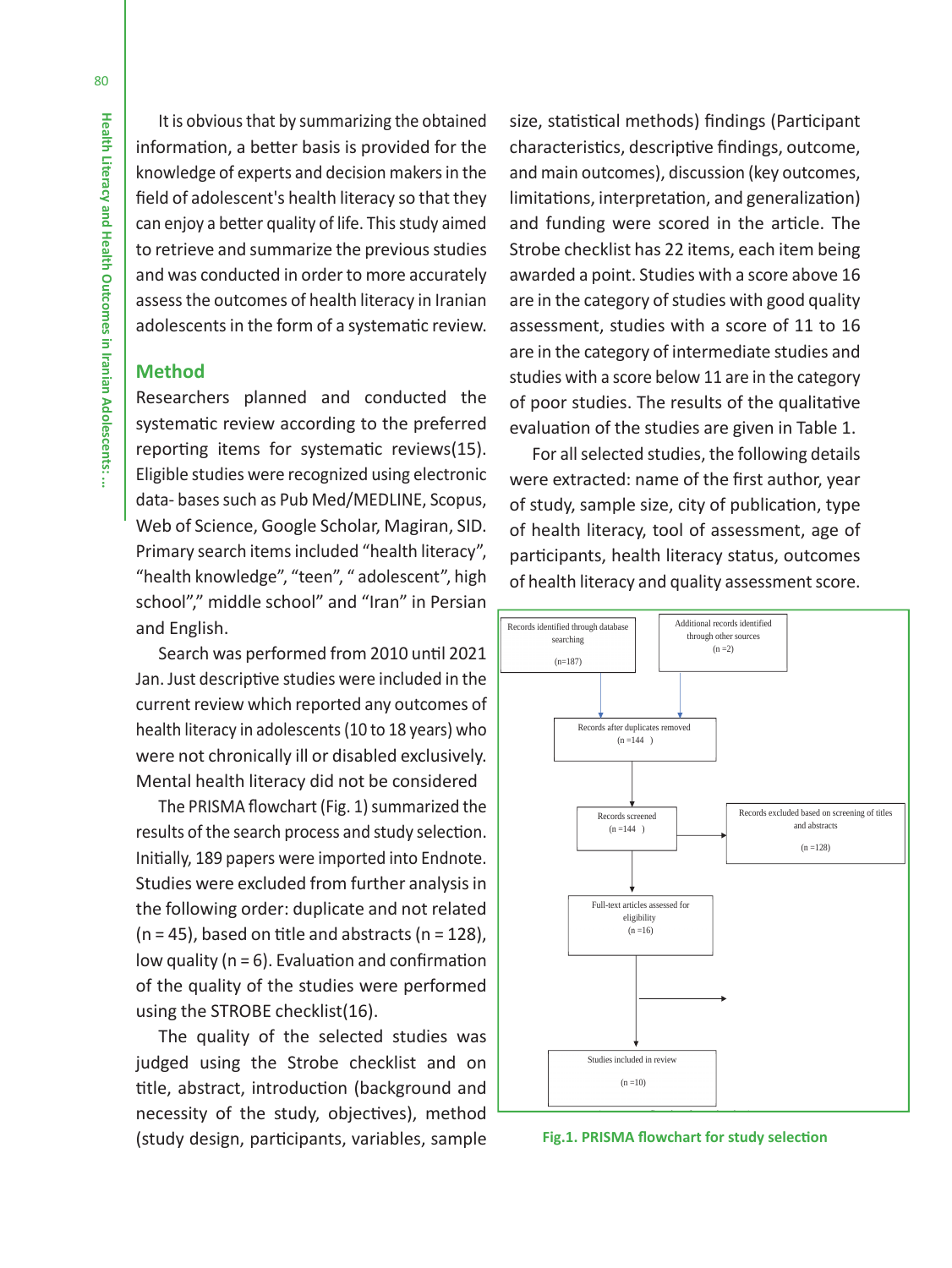# **Results**

Of the ten studies reviewed, two were conducted in Tehran(4, 17), and the other eight in Ahvaz, Bandar abbas, Eghlid, Qazvin, Chenaran, Yasuj, Mashhad and Mianeh(18-25). Sample sizes across studies ranged from 186 to 440.

The most prevalent questionnaire for assessing health literacy was HELMA which was used in four studies (4, 17, 19, 23). The other questionnaires were OHLI and NVS (18, 20, 21). The health literacy questionnaire in two studies were researcher made(22, 25) and in one study was HELIA(24).

Just one study assessed oral health literacy (OHL)(18). Three studies were conducted on girls between 15 -18 years(17, 20, 22), three on senior high school girls(19, 23, 24), one on boys and girls between 12-15 years(18) one on girls between 13-15 years(21) one on girls between 14-16 years(25) and one on boys and girls between 15-18 years(4).

 Of the total ten studies, two studies examined the associations between demographic variables and health literacy.

In Basir study, health literacy was higher among girls and higher grades. Also, those with academic educated fathers had higher OHL score. Though, there was no significant correlation between the Decayed, Missing, and Filled Teeth (DMFT) and OHL(18). In Ramezankhani study, there was a positive significant relationship between health literacy and father's governmental job status as well as with the parental education status. Moreover, there was a negative significant correlation between health literacy and sleep duration (23).

In one study, although, there was no significant correlation between the component of health literacy calculation and the self-care component of nutrition, responsibility to health, spiritual growth and physical activity, there was a positive and significant relationship between the health

literacy and perceived self-efficacy and self-care performance, Also, between components of health literacy and components of self care(19). Most of studies indicated that health literacy in adolescents was inadequate.

The relationships between parent education, income, age and adolescent health literacy were consistent across studies and reflect of the adult literature such that adults' education and income were positively related to their children health literacy (26).

Parents with higher education and income are more likely to have higher health literacy. Then, they are better equipped to teach adolescents health literacy skills and more likely to have the resources for creating opportunities for adolescents to further learn and practice these skills. Studies showed that parents with high education and income are more likely to engage in preventive health behaviors for their children (27, 28).These early preventive health experiences serve as a teaching tools in the development of health literacy that translates into health behavior in adulthood (29).

Therefore, adolescents in households with low parent education and income are at higher risk for adopting lower preventive health behaviors in adulthood and promoting their health literacy through interventions is critical to improving their preventive health and reducing disparities.

# **Discussion**

The aim of this paper was to summarize the existing studies on the relationship between health literacy and health outcomes in Iranian adolescents. Although only 10 studies were recognized, the results suggested that there is a meaningful correlation between health literacy and health outcomes in Iranian adolescents.

The results of the current study showed that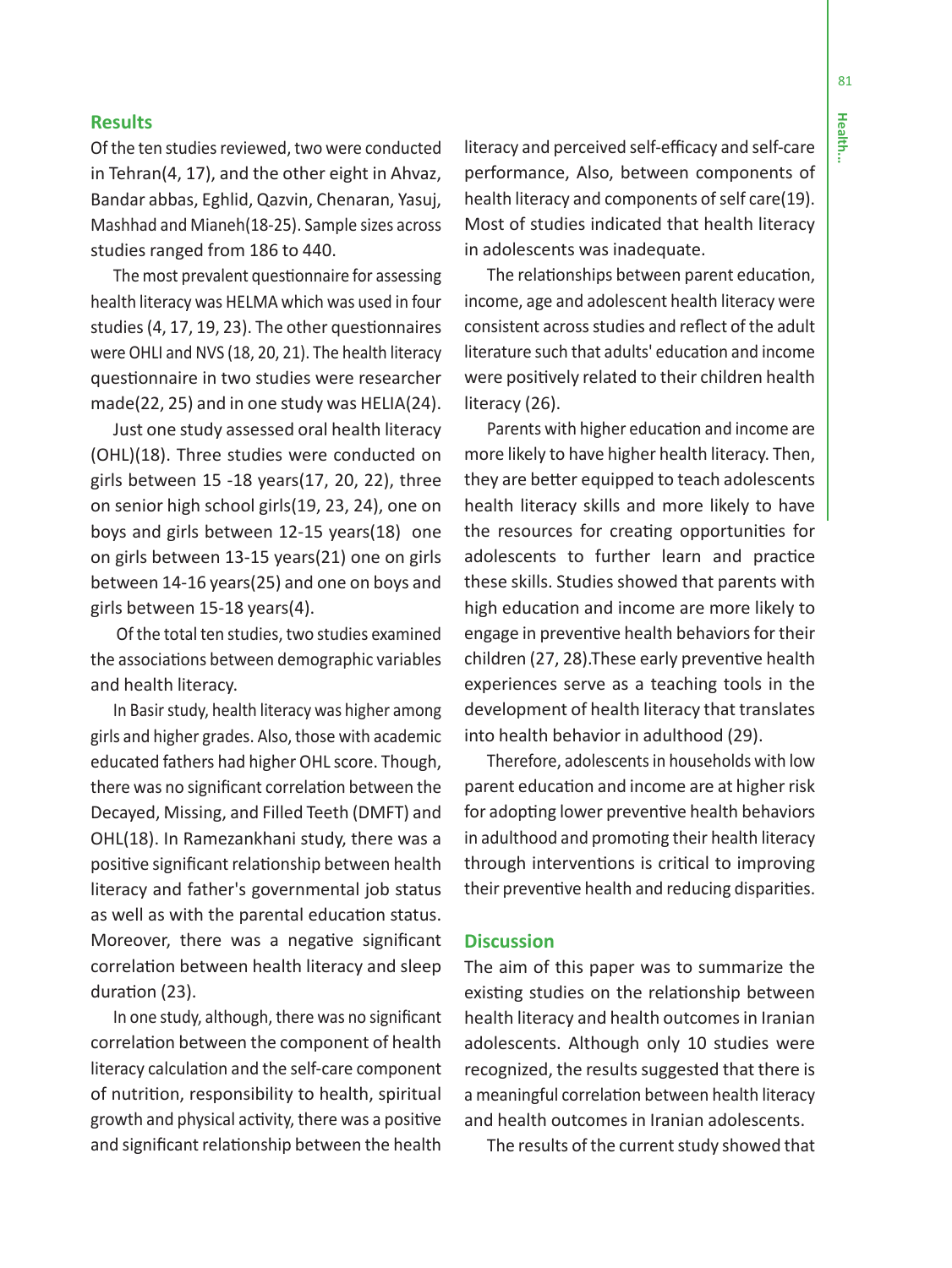**Health Literacy and Health Outcomes in Iranian Adolescents: ...** Health Literacy and Health Outcomes in Iranian Adolescents: ..

Author Sample Place Health Literacy Measure Sample(age) Health Literacy<br>Author Sample Place Health Literacy Measure Sample(age) status Assessment Qualitative 14  $\overline{6}$  $\overline{13}$ 12 15 12 14 16 11 13Functional HELIA Boys&Girls Inadequate Regression analysis showed that 49 percent of health-promoting behavior<br>Functional HELIA Boys&Girls Inadequate Regression changes were explained by health literacy level 16 Olyani (2017) 235 Mashhad Functional NVS Girls(13-15) Inadequate There was a negative correlation between health literacy and body mass index (p < 0.001). 13 There was a negative correlation between health literacy and body mass index the adoption of osteoporosis preventive behaviors and health literacy (P mean scores of students' health literacy in the four levels of body mass index mean scores of students' health literacy in the four levels of body mass index The OHL level of the students was in positive correlation with the OHI-S (P  $\lt$ nutritional practice so with increasing health literacy, nutritional practice is nutritional practice so with increasing health literacy, nutritional practice is Logistic regression showed that there was a significant association between Logistic regression showed that there was a significant association between the adoption of osteoporosis preventive behaviors and health literacy (P students, it is recommended that their health literacy be improved at schools. students, it is recommended that their health literacy be improved at schools. attitude and behavior of breakfast consumption with health literacy (p <0.05). attitude and behavior of breakfast consumption with health literacy (p <0.05). consumption in participants with high health literacy was higher than those consumption in participants with high health literacy was higher than those significant direct associations between health-promoting behaviors and There was a direct correlation between aspects of health literacy and adequate and health literacy in the calculation of the skin and the hair was with low health literacy. Also, there was a significant relationship between significant direct associations between health-promoting behaviors and There was a direct correlation between aspects of health literacy and performance. Therefore, in order to improve the self-care performance of border line. Between reading comprehension and performance measures border line. Between reading comprehension and performance measures The results revealed that there was a significant difference between the The results revealed that there was a significant difference between the with low health literacy. Also, there was a significant relationship between The results of regression analysis revealed that there was statistically The results of regression analysis revealed that there was statistically Regression analysis showed that 49 percent of health-promoting behavior performance. Therefore, in order to improve the self-care performance of adequate and health literacy in the calculation of the skin and the hair was According to the findings, the score of attitude and behavior of breakfast According to the findings, the score of attitude and behavior of breakfast The OHL level of the students was in positive correlation with the OHI-S (P The results of this study indicated that a student with high levels of The results of this study indicated that a student with high levels of health literacy and the perceived self-efficacy has better self-care health literacy and the perceived self-efficacy has better self- care Level of health literacy and reading understanding of participants was Level of health literacy and reading understanding of participants was correlated significantly with skin and hair (P<0.05). correlated significantly with skin and hair (P<0.05). changes were explained by health literacy level one's health literacy (β= 0.39, p<0.001). one's health literacy (β= 0.39, p<0.001). improved. (P-value< 0/001). improved. (P-value< 0/001). **Health Outcomes**  $(p < 0.001)$ . (P<0.0001).  $(P < 0.0001)$  $< 0.001$ ). 0.05). **Health Literacy** Inadequate (only 17.3% (only 17.3% nadequate Inadequate % adequate) % adequate) nadequate nadequate nadequate Inadequate adequate) (15-18) Inadequate Inadequate Inadequate Moderate Adequate Adequate (only 0.7 Moderate 370 Tehran Functional HELMA Girls(15-18) Moderate construct Girls(15-18) Adequate construct Girls(14-16) Adequate Moderate status Sample(age) Girls(15-18) **Boys&Girls** Girls(13-15) **Boys&Girls** 3oys&Girls Girls(15-18) Senior high Senior high  $Girls(14-16)$ Girls(15-18) Senior high Senior high 439 Chenaran Functional NVS Girls(15-18) 254 Ahvaz Functional OHLI Boys&Girls 400 Tehran Functional HELMA Boys&Girls  $(15 - 18)$ (12-15) Girls school Girls school Measure construct construct HELMA HELMA **HELMA** HELMA HELIA (2016) 320 Miyaneh Functional HELMA (2020) 440 Yasuj Functional HELMA **OHLI** NVS Self Self NVS **Health Literacy** Functional Functional Functional Functional Functional Functional Functional Functional Functional Functional (2020) 375 Qazvin Functional (2016) 186 Eghlid Functional **Miyaneh** Chenaran Mashhad Tehran Tehran Qazvin Eghlid Place abbas Ahvaz Bandar Yasuj Sample 440 400 320 186 370 400 235 254 375 439 Saeedy Golluche Saeedy Golluche Khodabandeh Ramezankhani Ramezankhani Olyani (2017) Khodabandeh Aghamolae Aghamolaei Zarrinkolah Motamedi Zarrinkolah Motamedi Author (2016) (2017)  $(2020)$  $(2016)$  $(2016)$  $(2020)$ (2019) (2020) Panahi (2020) Karimi Basir

Table1: Studies on the Relationship Between Health Literacy and Adolescents Health Outcomes **Table1: Studies on the Relationship Between Health Literacy and Adolescents Health Outcomes**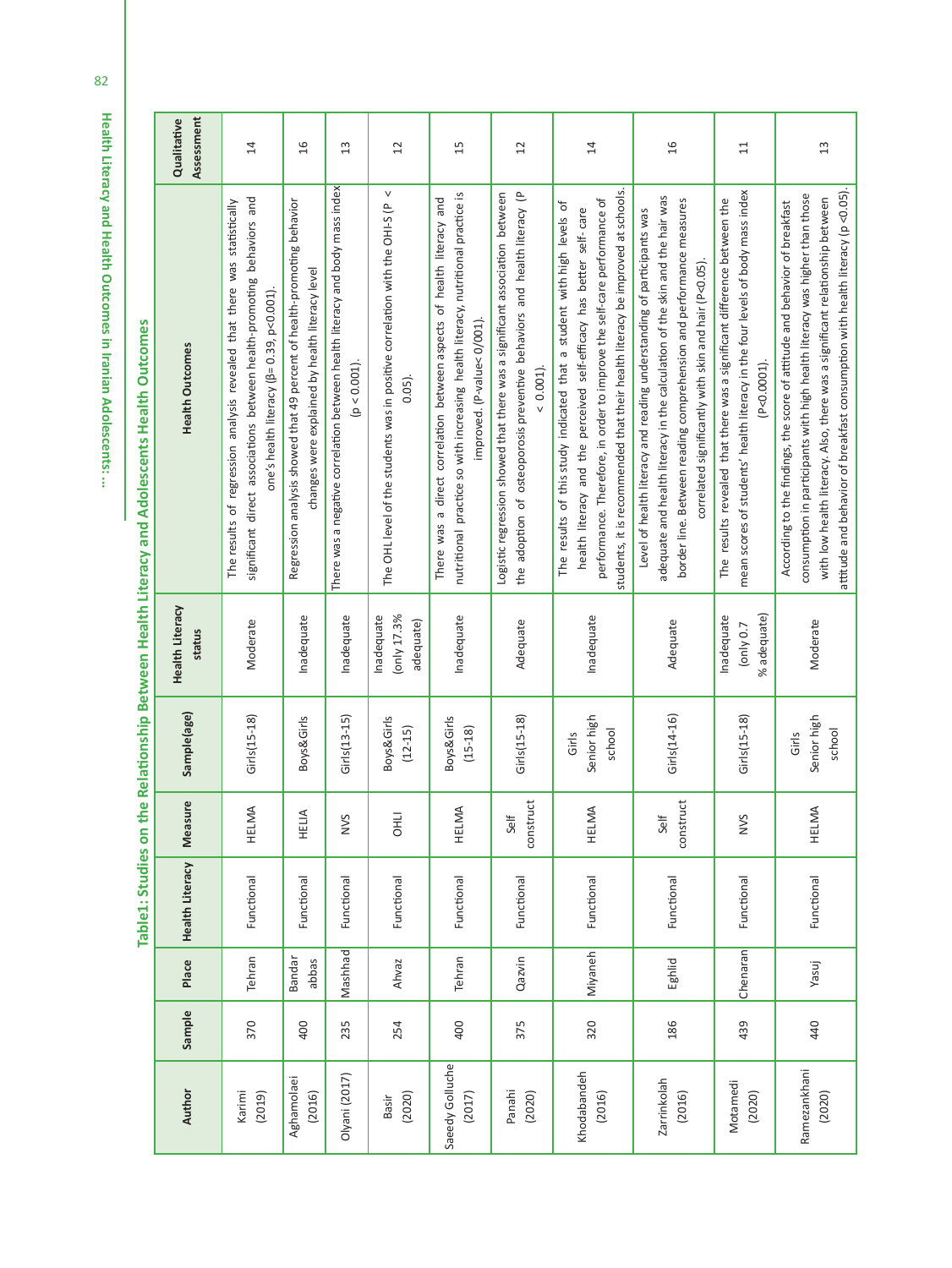functional health literacy was the most prevalent measure of health literacy and related to higher health promoting behaviors, better attitude and behavior of breakfast consumption, lower BMI, better self care performance, more adoption of osteoporosis-preventive behaviors, better nutritional and oral hygiene practice and better hair and skin care performance in puberty.

Academically, three types of health literacy has been defined: functional, communicative and critical(30). Based on the results of this study, all of the measures only assessed functional health literacy, thus the significant role of health literacy in translating knowledge into behavior through communication and interactions with health professionals and health content, and sociopolitical action and critical health literacy with emphasis on critical analysis and action in health related issues ignored (31).

Functional health literacy was related to health promoting behaviors and other kinds of health behaviors. The studies reviewed did not measure all aspects of health literacy and did not account for environmental and developmental characteristics critical to adolescents' health behavior decision-making so these results just showed a small part of the adolescent health literacy and health behavior picture.

Although the results provided enough evidence to suggest that there is significant correlation between health literacy and health outcomes in adolescents and should be investigated further, it should be noted that baseline research on all kind of health literacy and objective skills rather than just perceptions. As no gold standard exists for measuring health literacy, studies differ not only in the tools used but also in specifications of thresholds for distinguishing between health literacy levels.

Measurements development to assess all types of health literacy in adolescents is critically needed to completely understand the health literacy as an important health behavior decisionmaking skill.

Findings from our review can be considered in light of 3 other reviews that examined the relationship between health literacy and health outcomes.

The results of a systematic research indicated that low parental health literacy is related to worse health outcomes in children, particularly for young children and adolescents; moreover, lower-than-average health literacy among adolescents seemed to be related to more unhealthy behaviors(32).

Findings of another study concluded that lower health literacy was associated with poorer health-related outcomes include a poorer ability to demonstrate taking medications properly and interpret medication labels and health messages and, among elderly persons, poorer overall health status and higher mortality. Evidence is emerging that lower health literacy can mediate (explain or partially explain) racial disparities in health outcomes(33).

Results of one other study concluded the positive correlation between health literacy and health outcomes in children and their parents(34).

Their findings were generally similar to ours, including low health literacy being related to less health related knowledge and poorer health status, overall use of health care services, and overall health behavior, and disease severity.

Considering the increase in online health information-seeking and the use of media as a tool to promote health behaviors among adolescents, interventions to improve adolescents' media health literacy and critical health literacy may serve to maximize the impact of media campaigns to promote public health. Moreover, critical media health literacy skills as the ability to access, understand, critically evaluate, and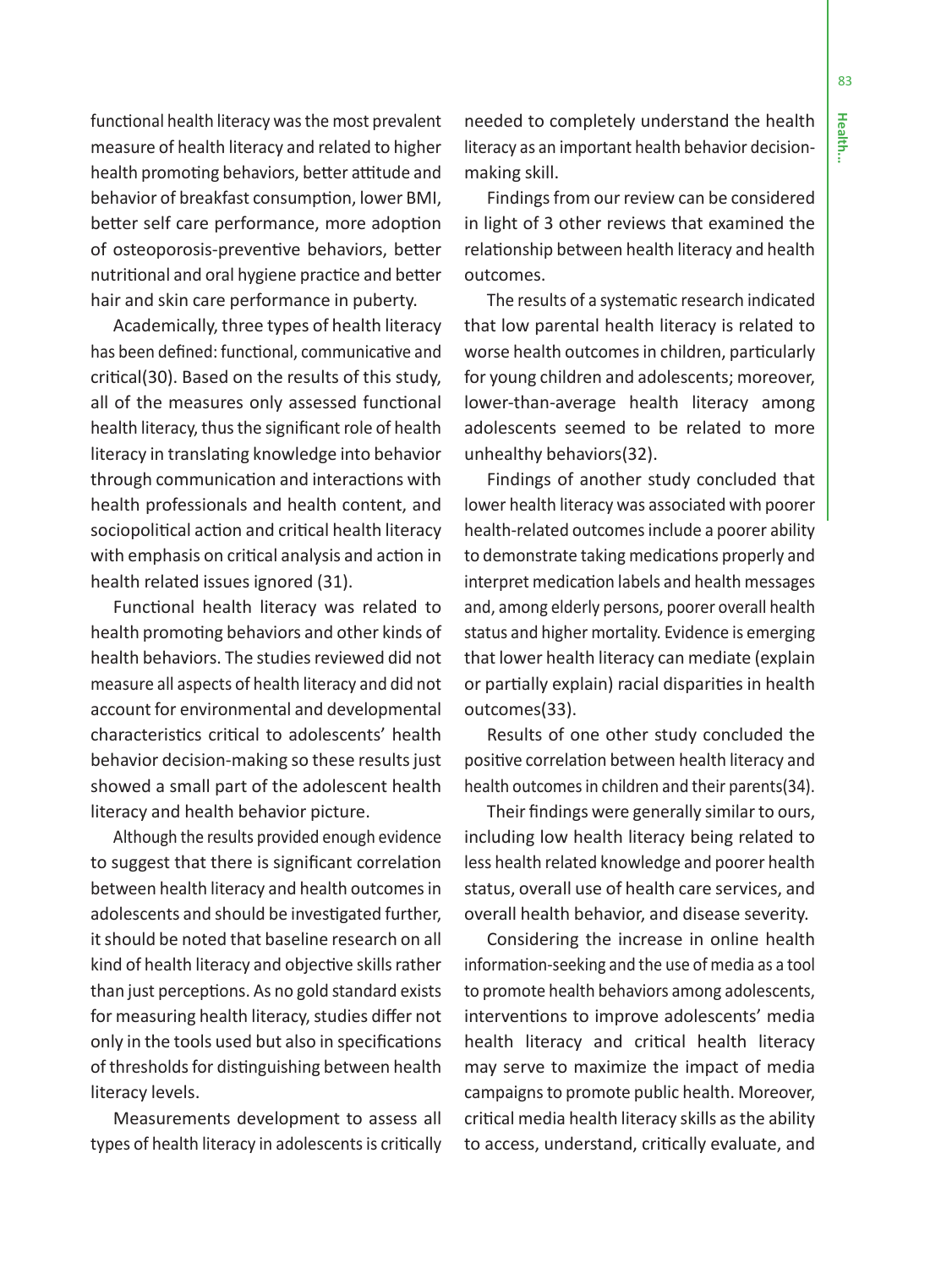apply health information to health decisions which are a life skill with important consequences should be integrated into school curriculums and clinical settings.

As individual-level interventions are not adequate, social policies and population level interventions educating adolescents about how they are targeted via media are necessary. In fact interventions that provide adolescents with opportunities to learn how to critically analyze health messages and media sources will serve to strengthen the impact of health literacy in decision-making regarding behaviors.

Although this field has made advances, work remains to be done. Limited data were available from nationally representative or other large samples. Some smaller studies may have lacked sufficient statistical power to detect correlation between health literacy and health outcomes because of limitations in their sample distribution. Therefore, for having more confidence, larger studies are needed.

Regardless of these limitations, our review should enhance the public's awareness that low health literacy can play a substantial role in health outcomes. Finding ways to reduce the effects of low health literacy on health outcomes warrants the attention of policymakers, clinicians, and other stakeholders.

**Conclusion:**we believe that developing validated objective measures of health literacy that assess all kinds of health literacy (functional, communicative/interactive, critical, and media health literacy), is critical in determining the level of health literacy and the exact correlation between adolescents' health literacy and health outcomes and recognizing areas for intervention. Improving health literacy may likely promote health outcomes in adolescents as it empowers adolescents in health decision-making in their current lives and across their lifespan.

Policies should be generated to support adolescents' development of health literacy skills as the skills required to make informed health decisions are essential and a matter of public health.

 **Conflict of Interests:** The authors declare that they have no conflict of interests.

**Funding:** No financial support was received for this study.

#### **References**

- 1. Kickbusch I, Pelikan J, Tsouros A, Tsouros A. Health literacy: The solid facts. Copenhagen, Denmark: WHO. 2013.
- 2. Koh HK, Piotrowski JJ, Kumanyika S, Fielding JE. Healthy people: a 2020 vision for the social determinants approach. Health Education & Behavior. 2011;38(6):551-7. https://doi.org/10.1177/1090198111428646
- 2. ÖZPINAR S, ÇELİK ODABAŞI N, AKYOL M. Associations between health literacy and preventive Skin Cancer Prevention Strategies among University Students. Journal of Health Literacy. 2020;5(3):12-25. https://doi.org/10.22038/jhl.2020.53482.1136
- 4. Izadi L, Taghdisi MH, Ghadami M, Delavar A, Sarokhani B. Identification of Effective Factors Decision Making in Crisis in Media rganization: A Systematic Review with Emphasis on Media literacy in Health Crisis (CORONA PANDEMIC. Iranian Journal of Health Education and Health Promotion. 2020;8(4):390-406.
- 5. Newacheck PW, Wong ST, Galbraith AA, Hung Y-Y. Adolescent health care expenditures: a descriptive profile. Journal of Adolescent Health. 2003;32(6):3-11. https://doi.org/10.1016/S1054-139X(03)00064-8
- 6. Jamali S, Sabokdast S, Nia HS, Goudarzian AH, Beik S, Allen K-A. The effect of life skills training on mental health of Iranian middle school students: a preliminary study. Iranian Journal of Psychiatry. 2016;11(4):269.
- 7. Vahedian-Shahroodi M, Tehrani H, Robat-Sarpooshi D, GHolian-Aval M, Jafari A, Alizadeh-Siuki H. The impact of health education on nutritional behaviors in female students: An application of health belief model. International Journal of Health Promotion and Education. 2021;59(2):70-82. https://doi.org/10.1080/14635240.2019.1696219
- 8. Motamedi M, Peyman N, Afzalaghaee M. Rrelationship of health literacy and regular physical activity self-efficacy with body mass index in adolescent girls aged 15-18 years. Journal of Health Literacy. 2020;5(3):64-73.
- 9. Karimi N, Saadat-Gharin S, Tol A, Sadeghi R, Yaseri M, Mohebbi B. A problem-based learning health literacy intervention program on improving health-promoting behaviors among girl students. Journal of Education and Health Promotion. 2019;8.
- 10. Valizadeh-Ardalan P, Yazdanpanah H, Servatyari K, Mardani N,